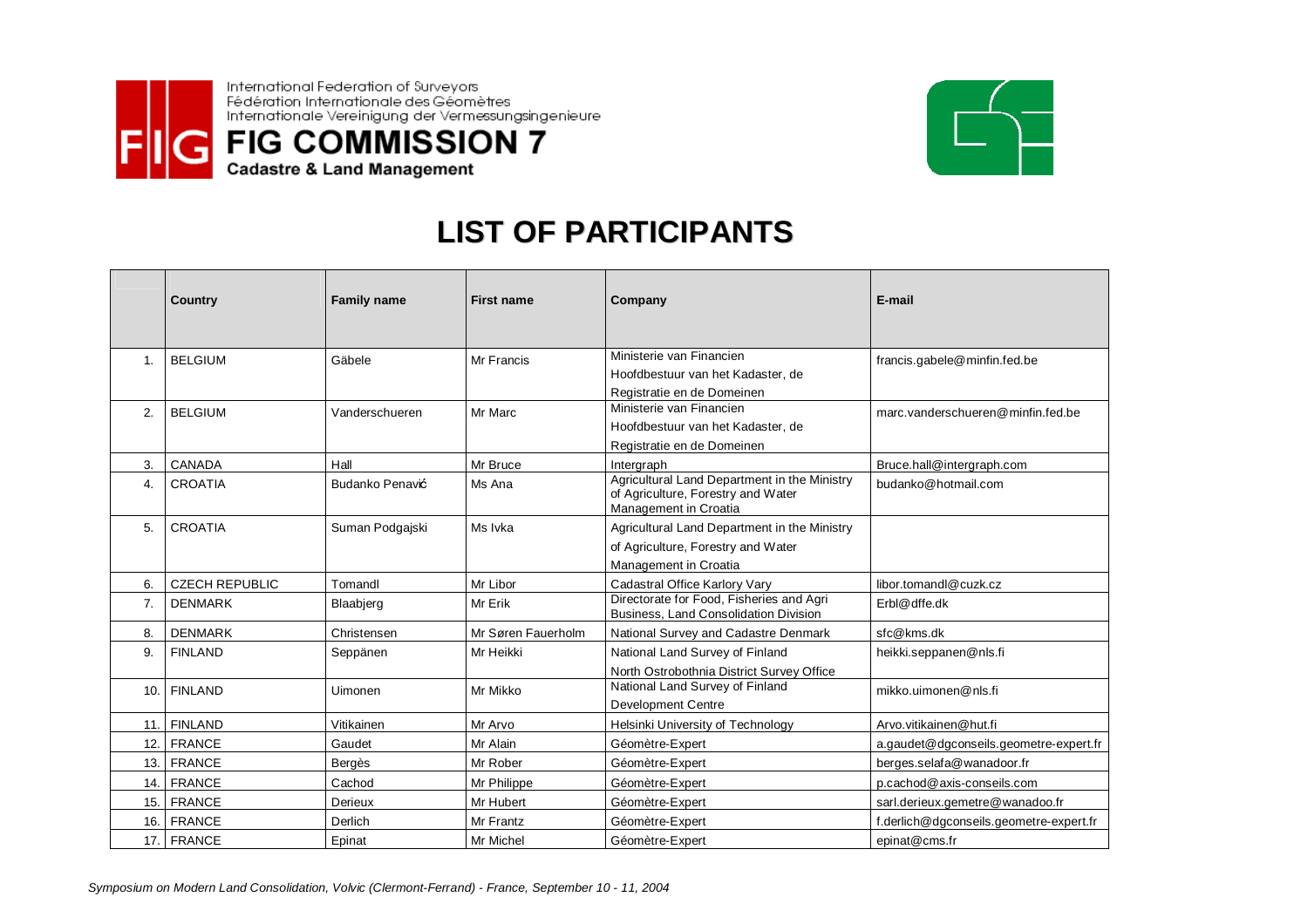| 18. | <b>FRANCE</b>       | Reigner           | Mr Gérard       | Géomètre-Expert                                        | g.reigner@axis-conseils.com    |
|-----|---------------------|-------------------|-----------------|--------------------------------------------------------|--------------------------------|
| 19. | <b>GERMANY</b>      | <b>Hawerk</b>     | Mr Winfried     | Behörde für Bau und Verkehr                            | winfried.hawerk@gmx.de         |
|     |                     |                   |                 | Amt für Geoinformation und Vemessung                   |                                |
| 20. | <b>GERMANY</b>      | Krause            | Mr Markus       | Dresden University of Technology                       | ewald-mk@gmx.de                |
| 21. | <b>GERMANY</b>      | Thomas            | Mr Joachim      | Bezirksregierung Münster,                              | joachim.thomas@bezreq-         |
|     |                     |                   |                 | Upper Land Consolidation Agency NRW                    | muenster.nrw.de                |
| 22. | <b>HONG KONG</b>    | Tang              | Mr Conrad       | The Hong Kong Polytechnic University LSGI              | lstang@polyu.edu.hk            |
| 23. | <b>HUNGARY</b>      | Gyula             | Mr Iván         | <b>FOMI</b>                                            | ivan@fomigate.fomi.hu          |
| 24. | <b>HUNGARY</b>      | Osskó             | Mr András       | <b>Budapest Land Office</b>                            | foldmeresv@foldhiv.hu          |
| 25. | <b>ITALY</b>        | Guaralda          | Mr Fiorenzo     | Consiglio Nazionale Geometri                           | cng@cng.it                     |
| 26. | <b>ITALY</b>        | Razza             | Mr Bruno        | Consiglio Nazionale Geometri                           | cnq@cnq.it                     |
| 27. | <b>ITALY</b>        | Scorza            | Ms Maria Grazia | Consiglio Nazionale Geometri                           | $\text{cng@cng.it}$            |
| 28. | <b>ITALY</b>        | Törhönen          | Mr Mika-Petteri | <b>FAO</b>                                             | mika.torhonen@fao.org          |
| 29. | <b>JORDAN</b>       | Samarat           | Mr Abdel-Munem  | National Land Survey Jordan                            | a-samara@dls.gov.jo            |
| 30. | <b>JORDAN</b>       | Sayegh            | Mr Mouen        | National Land Survey Jordan                            | Mouen@dls.gov.jo               |
| 31. | <b>KOREA</b>        | Choi              | Mr Won-Jun      | Korea Cadastral Survey Corporation                     | wchoi@kcsc.co.kr               |
| 32. | <b>KOREA</b>        | Kim               | Mr Jung-Ho      | Korea Cadastral Survey Corporation                     | iuhkim@kcsc.co.kr              |
| 33. | <b>KOREA</b>        | Lee               | Mr Young-Mun    | Korea Cadastral Survey Corporation                     | ymlee@kcsc.co.kr               |
| 34. | <b>KOSOVO</b>       | Llabjani          | Mr Hyzri        | Kosovo Cadastral Agency (KCA)                          | hyzrillabjani@hotmail.com      |
| 35. | <b>KOSOVO</b>       | Meha              | Mr Murat        | Kosovo Cadastral Agency (KCA)                          | mmeha@yahoo.com                |
| 36. | REPUBLIC OF         | Daugaliene        | Mrs Vilma       | Land Management Department of the                      | VilmaDau@zum.lt                |
|     | LITHUANIA           |                   |                 | National Land Service under the Ministry of            |                                |
|     |                     |                   |                 | Agriculture of the Republic of Lithuania               |                                |
|     | 37. REPUBLIC OF     | Maksvytis         | Mr Kazys        | National Land Service under the Ministry of            | KazysM@zum.lt                  |
|     | LITHUANIA           |                   |                 | Agriculture of the Republic of Lithuania               |                                |
| 38. | <b>MOZAMBIQUE</b>   | Cambaco           | Mr Simeão       | National Training School of Geodesy and<br>Cartography | infoc@teledata.mz              |
| 39. | THE NETHERLANDS     | van den Brink     | Mr Adri         | Ministry of Agriculture, Nature and Food               | A.vdBrink@minlnv.nl            |
|     |                     |                   |                 | Quality, Government Service for Land and               |                                |
|     |                     |                   |                 | Water Management (DLG)                                 |                                |
| 40. | THE NETHERLANDS     | van Dijk          | Mr Terry        | University of Technology, Delft                        | t.v.dijk@otb.tudelft.nl        |
| 41. | THE NETHERLANDS     | Lemmen            | Mr Christiaan   | Cadastre, Land Registry and Mapping Agency             | lemmen@itc.nl                  |
|     |                     |                   |                 | and International Institute for Geo-                   |                                |
|     |                     |                   |                 | Information Science and Earth Observation              |                                |
| 42. | THE NETHERLANDS     | van der Molen     | Mr Paul         | Cadastre, Land Registry and Mapping Agency             | paul.vandermolen@kadaster.nl   |
|     |                     |                   |                 | and International Institute for Geo-                   | vandermolen@itc.nl             |
|     |                     |                   |                 | Information Science and Earth Observation              |                                |
|     | 43. THE NETHERLANDS | van Elsland       | Mrs Pauline     | Cadastre, Land Registry and Mapping Agency             | pauline.vanelsland@kadaster.nl |
| 44. | POLAND              | Pulecka           | Ms Adrianna     | Warsaw University of Technology                        | adrp@go2.pl                    |
|     | 45. PORTUGAL        | Almeida Vieira do | Mr Rui Paulo    | Euroteam                                               | rui coito@euroteam.pt          |